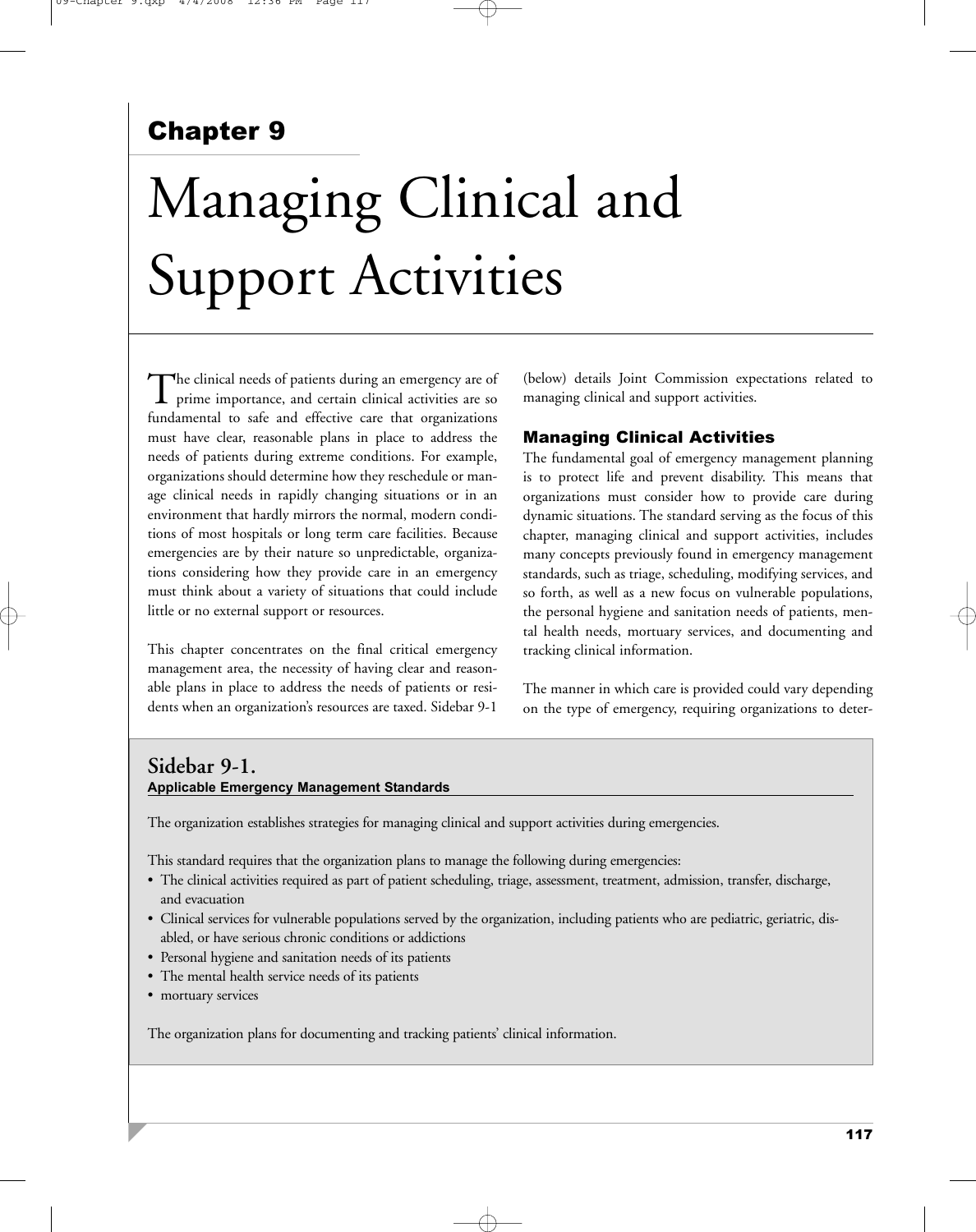## **BE PREPARED TIP Figure 9-1.** Triage Algorithm

#### **Transferring**

It is important that both sending and receiving physicians be involved in transferring care recipients and that all necessary documentation and records accompany the individuals. Remember that just because it is an emergency, the organization is not automatically exempt from COBRA and OBRA regulations.

mine how they will reschedule or manage clinical needs in spite of the challenges that arise during a disaster. The emergency triage process will typically result in patients being quickly treated and discharged, admitted for a longer stay, or transferred to a more appropriate source of care. It is particularly important to identify and triage patients whose clinical needs are outside the usual scope of services of the organization. A catastrophic emergency could result in a decision to keep all patients on the premises in the interest of safety, or, conversely, in the decision to evacuate all patients because the facility is no longer safe. Planning for clinical services must address these situations accordingly.

#### *Triage and Beyond*

Triage can be one of the most challenging issues associated with managing clinical and support activities. Organizations must adjust normal triage protocols when faced with an influx of individuals seeking treatment during an emergency, with a focus on rapidly identifying the critically injured. The difficulty is to identify those who are critically injured and require immediate care. An example of a triage algorithm that hospitals and long term care organizations can use during emergencies appears in Figure 9-1 at right.

By adjusting triage protocols, organizations can free up space in the facility by delaying the treatment of those who are not critically injured or ill in anticipation of more critically injured or ill victims arriving as a result of the emergency. In a hospital, the head emergency physician or surgeon might serve as a triage gatekeeper. The medical director may fulfill the same role at Medicare-/Medicaid-based long term care organizations. Involving nursing leaders also makes sense.

Organizations will probably see a large number of slightly injured patients who have not been evaluated. This first wave is generally made up of patients who are ambulatory and have

*This triage algorithm assesses the victim's ability to obey commands, the presence of respirations, and the palpability of the radial pulse.*



arrived at the facility by their own means. Depending on the location of the emergency, it might be necessary to send a team to provide on-site triage. The triage area must be large enough to accommodate several response vehicles, as well as patients who arrive from the emergency scene by regular vehicles. This area should be protected from the weather as much as possible.

In an internal emergency, the emergency department (ED) is the most logical location for triage in a hospital because the personnel assigned there are experienced with rapidly evaluating and sorting a large number of patients. In the case of an external emergency, the local emergency medical services (EMS) system can provide on-site triage. Most EMS systems use color-coded tags to identify patients by severity of injury. In general, the categories are red, yellow, green, and black, as described in Table 9-1 (page 119). Red is for patients who need immediate intervention, possibly in an operating room. Yellow is for those who are seriously injured but whose care can be delayed in order to treat category-red patients. The "walking wounded" make up the green category, including patients having severe psychological reactions. The black category is reserved for the dead or those who are near death. The triage of dying patients depends on the resources available at the scene. Some systems include another category—white—used for patients with no apparent injury who are transported to a hospital for other reasons. Health care organizations should be familiar with the system used in their community.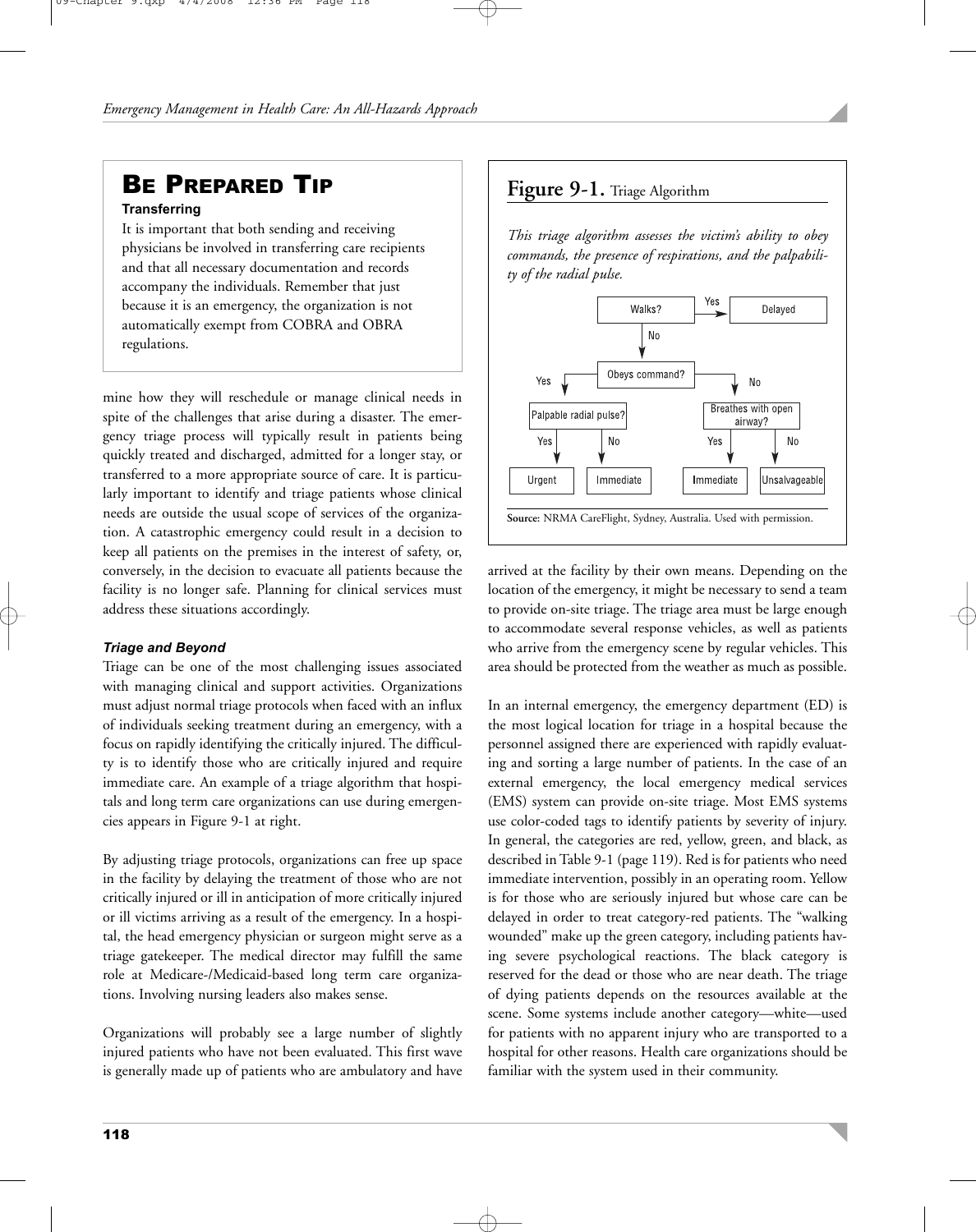### **Table 9-1.** Triage Categories

The following color-coded categories are often used by emergency medical services (EMS) systems.

**Red:** Immediately life-threatening, could need surgical intervention. Those tagged as red are "golden-hour" trauma patients. Critical interventions have been started at the scene and need to be continued by the emergency department (ED) staff. This category could also include high-profile patients the media will be asking about.

Yellow: Serious and potentially unstable. These patients could deteriorate into category red. They have a potential threat to life or limb and will probably be admitted to the facility or be transferred to a higher-level facility when they are stable.

**Green:** Slightly injured. These are "walking wounded" patients—usually the majority of emergency victims—and do not have life- or limb-threatening injuries. Their injuries are of the severity commonly seen in "fast-track" areas of the ED or urgent-care centers. Keep in mind that EMS triage protocols place hysterical patients in this category, and so their needs might include pastoral care or other kinds of counseling.

**Black:** Dead or near death. These are the dead or dying who under ordinary circumstances would need extensive resources to stay alive. In general, out-of-hospital personnel (paramedics and emergency medical technicians) do not perform cardiopulmonary resuscitation during emergency operations.

Source: Joint Commission Resources: *Guide to Emergency Management Planning in Health Care*. Oakbrook Terrace, IL: Joint Commission on Accreditation of Healthcare Organizations, 2002.

Most hospitals then use a second round of triage at the ambulance bay of the ED. From there, medical personnel send patients to different treatment areas in the hospital: the operating room (OR), ED, ambulatory treatment area (usually a cafeteria or auditorium), or morgue. Depending on the nature of the unfolding emergency, it could be necessary to expand the treatment areas into clinics or urgent-care centers.

Studies have shown that when a moderate- to large-scale emergency happens in an urban area, the majority of victims will be treated by one or two hospitals, regardless of the number of facilities available. Often these are the hospitals known for their emergency or trauma care or even their proximity to the emergency. If a hospital under consideration is in an urban area, those in charge should plan to admit and treat patients, even if it is unlikely to be called on. First, the emergency could happen near the hospital. Second, there could be an overflow of patients diverted from other facilities. If the hospital is in a smaller community, the facility might be the only one available to receive patients, and effective preparation would be essential to save lives.

To have enough space to triage and care for emergency victims in hospitals, it might be necessary to clear out inpatient beds and the ED. The emergency operations plan (EOP) should specify how to discharge patients who are able to go home. It should also identify all the open beds in the facility, call for the immediate transfer of patients in the ED who require admission to inpatient beds with notification to their admitting physician, and outline the procedures for processing the remaining patients and the slightly injured patients who are arriving. Organizations might have to cancel elective surgeries to use OR suites and free up personnel.

In addition to scheduling and triage, along with the assessment that occurs as part of the triage process, organizations must also consider how they will handle admission and discharge. In essence, all of the processes that occur on a routine basis must be considered under emergency conditions. In addition, how will the organization manage clinical needs if an evacuation is necessary?

Emergent and urgent conditions will continue to present in the daily population the hospital or long term care organization services, and so there must be procedures to handle the ongoing flow of individuals to the facility. In addition, a severe emergency can disrupt the local care network. The organization could become the primary care provider for individuals whose primary care physicians are not available because of displacement or injury. Many types of injuries (sprain, puncture wounds, lacerations, falls) occur during emergency recovery phases as people clear debris and rebuild their homes. Due to fuels used for heating and cooking, there can be cases of carbon monoxide exposure. Health care organizations must anticipate and plan for providing an increased amount of primary care both during and following an emergency.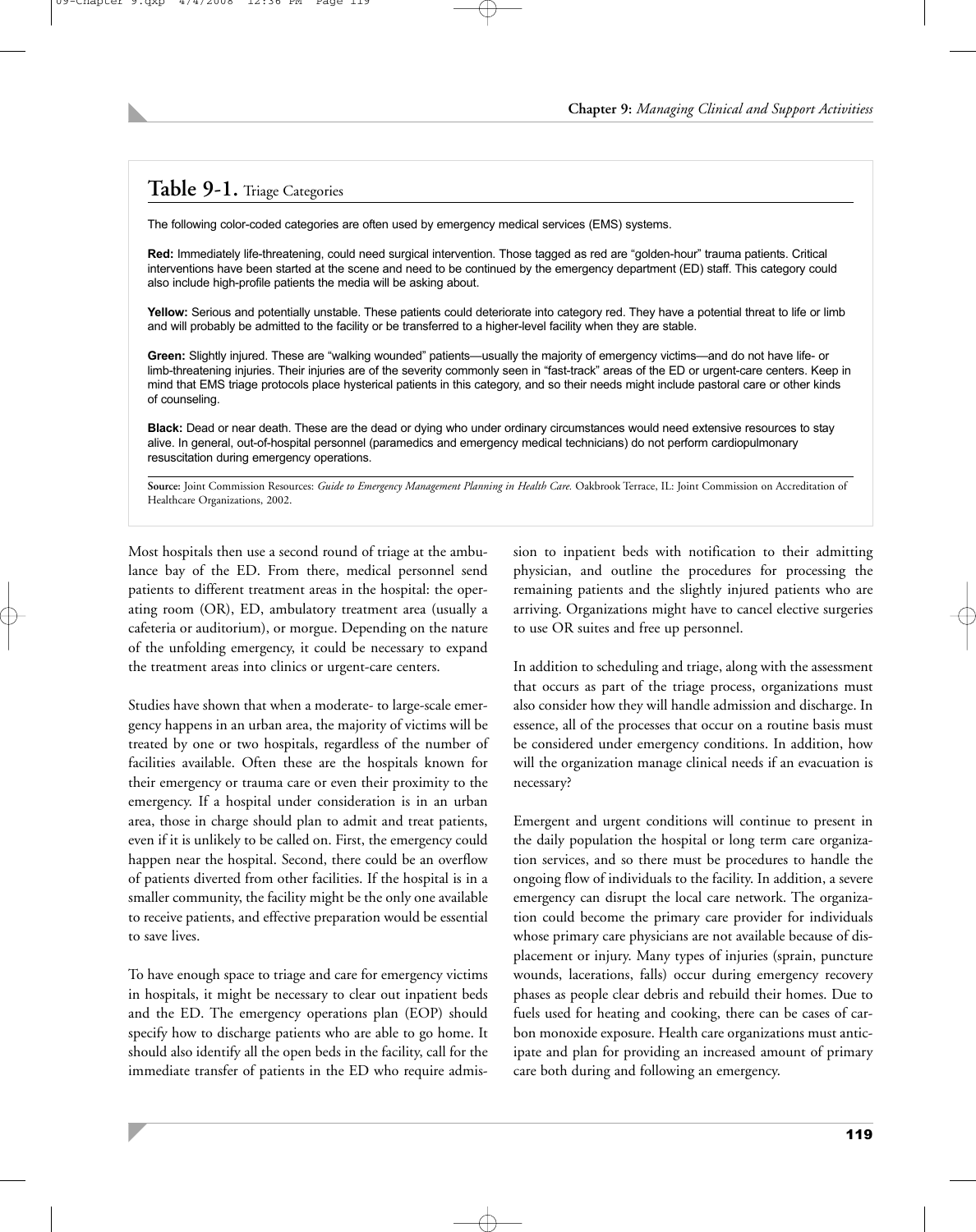#### **People with Special Needs**

People with special needs include not only the vulnerable elderly but also people with disabilities, such as individuals who are physically challenged; people with sensory limitations such as the blind or visually impaired and those who are deaf or severely hard of hearing; people with severe emotional impairments; people with medically related needs, such as those who require dialysis; individuals with seizure disorders; and many others who require unique assistance.<sup>1</sup> The Web site of the National Rehabilitation Information Center (http://www.naric.com) provides contact information on a number of organizations composed of people with special needs.

#### **Reference**

1. Federal Emergency Management Agency: *Individuals with Special Needs: Preparing and Planning.* http://www.fema.gov/plan/prepare/specialplans.shtm (accessed Nov. 28, 2007).

#### *Vulnerable Populations*

Properly treating special needs populations during an emergency or disaster requires special planning. One of the new requirements related to the managing clinical and support activities standard is that organizations must plan to manage services for vulnerable populations served, including those who are pediatric, geriatric, disabled, or have serious chronic conditions or addictions. The need to consider special populations was made clear in the aftermath of Hurricane Katrina, which claimed as victims 34 residents of a nursing home located on the outskirts of New Orleans.<sup>1</sup> In addition to those who are already in the hospital or long term care facility when the emergency occurs, this new requirement related to vulnerable populations includes those in the community who might come into contact with the organization as the emergency develops.

Vulnerable populations such as the elderly, the disabled, children, and others with special needs often require special attention or assistance in emergency situations. Organizations should encourage health practitioners to attend training sessions that teach the appropriate management of life-threatening events in the special populations as well as address assessment, appropriate triaging issues, and management of populations with special needs.

Children are included in this Joint Commission requirement because the differences in pediatric patients from the adult population are many and can come into play in an emergency situation. For example, children cannot be decontaminated in decontamination units designed for adults; young people are more vulnerable than adults to chemical agents that are absorbed through the skin or that are inhaled; and young people are more susceptible than adults to dehydration, shock

## BE PREPARED TIP

#### **Assess the Population and Identify the Most Vulnerable**

Hospitals and long term care organizations seeking to meet the vulnerable populations component of the emergency management standards should consider both physical and cognitive limitations. Cognitive impairments could limit a person's ability to follow directions, and changes in routine could result in anxiety and disruptive behaviors. A physical limitation might require use of a wheelchair, special transportation, or lifesustaining treatments, for example.

from biological agents, and radiation exposure.<sup>2</sup> EMS and ED staff should have the necessary training to treat these patients with the appropriate interventions in case of an emergency.

In addition, the developmental abilities and cognitive levels of children might impede their ability to escape danger. Children also have unique psychological vulnerabilities, so special management plans are needed in the event of mass casualties and evacuation.<sup>2</sup>

The American Academy of Pediatrics (AAP) recommends that hospitals incorporate appropriate types and numbers of pediatric-trained staff, equipment, medications, and decontamination equipment, including the ability to handle nonambulatory children, into their EOPs. In addition, the AAP says, hospitals must be prepared to handle situations in which patients will be cared for as a family unit and children will not be able to be separated from adults, such as in a quarantine situation.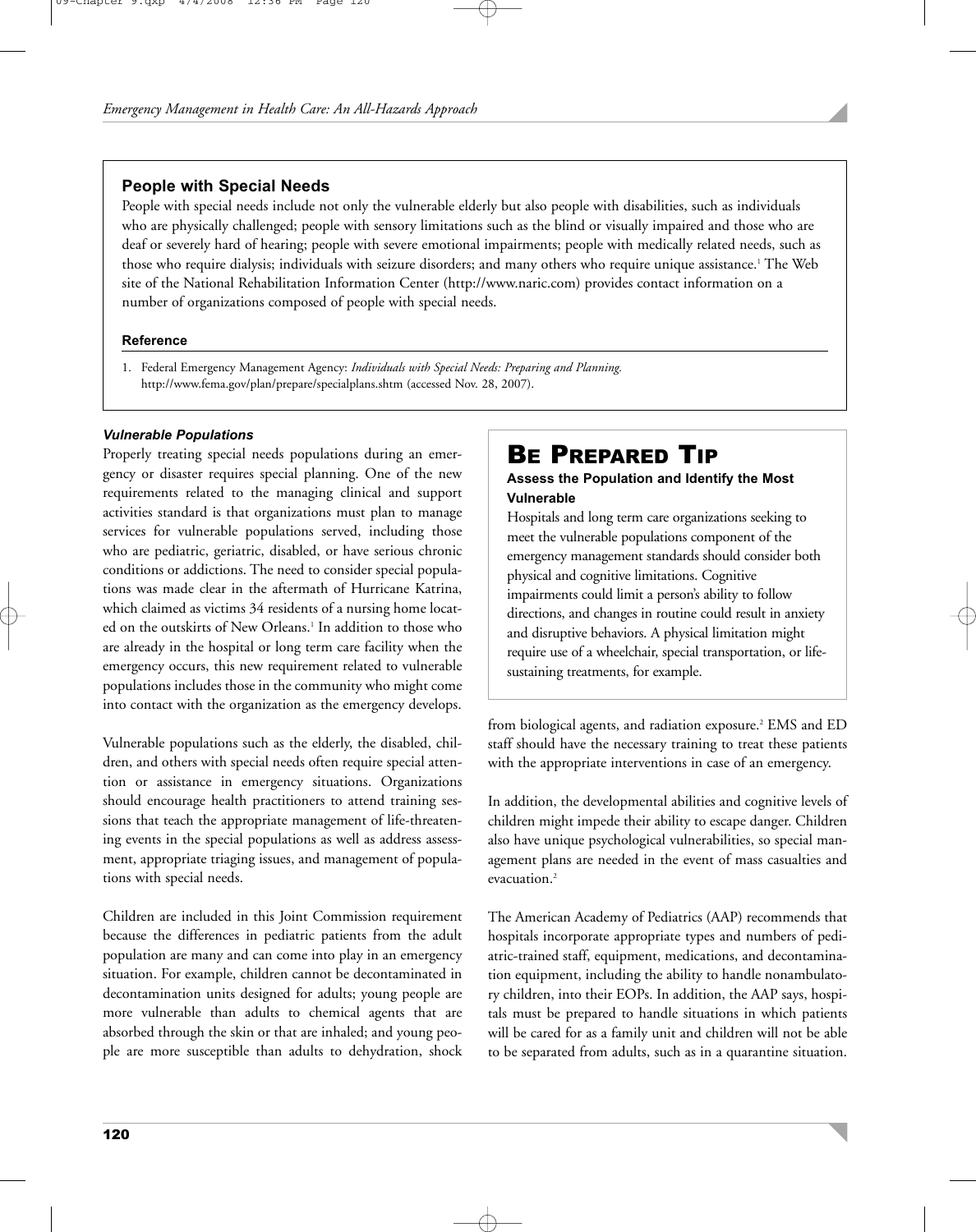# BE PREPARED TIP

#### **Gathering Input on Vulnerable Populations**

Meeting the needs of vulnerable populations can be more manageable by focusing on the formation of committee made up of the larger community that include elderly persons and those with special needs (and their advocates) to gain direct input concerning priorities, necessary accommodations, and appropriate services for emergency situations. In addition, organizations can help special populations understand their roles in emergency situations. For example, this could include encouraging patients through efforts such as the Joint Commission's Speak  $Up^{TM}$  campaign to ask questions and demand answers about emergency planning. Engaging patients in the process can help organizations determine how effectively their message is being received.

This requires hospitals to have the capability to handle children and for children's hospitals to be able to care for adult patients who would stay with their children. To ensure that these pediatric needs are adequately considered, hospitals should be sure to include pediatricians and emergency pediatricians in their emergency management planning, training, and drills.3

In long term care settings, the emphasis on disaster management is on the population served if it is an internal disaster. However, in a community emergency, the organization must also be prepared for walk-ins. Every long term care organization must be prepared to move patients from one facility to another or, in the event of a community disaster, to locations far away. It could also mean that care is provided in austere care environments. This requires a systematic and redundant plan that takes into account individual needs, such as ensuring that patients' medication regiment is not disrupted in an emergency evacuation or that sensory aids such as eyeglasses, hearing aids, and so forth, are accounted for.

Effective emergency management also depends on strong relationships among health care organizations and the community at large. Regional partnerships must be built and maintained to integrate planned responses before an emergency or a disaster occurs. This is particularly important when the emergency involves a special population such as the vulnerable elderly. In the case of a communitywide emergency, all health care organizations might be needed—whether to assist with triage and urgent care of victims, provide nonurgent care to others, shelter community members or patients from other facilities that have been evacuated, or supply specific staff and/or supplies to other organizations.<sup>4</sup>

As discussed in Chapter 7, it is important that organizations include emergency preparedness in new employee orientation programs to ensure that new staff understand the various populations concerned, the identified vulnerabilities, and the system of response in a variety of cases. This applies to both front-line staff and to leadership. Emergency preparation is an ongoing process for staff and patients alike, and training staff to assist those with special needs must include instruction on such issues as transporting, lifting or carrying, and communicating with these individuals. It can also be valuable to include advocates or those with special needs themselves in the training process.<sup>4</sup>

Organizations should also be prepared to address the aftereffects of a traumatic event by providing resources on mental health and recovery, as well as educational materials that review how to recognize and monitor the acute and longer-term psychological impact of disaster events. Although children might need special attention after an emergency, organizations should also consider how other vulnerable populations, such as the elderly, disabled, or those with serious chronic conditions or addictions, might need similar help after an emergency.

Finally, addressing the needs of vulnerable populations can go both ways. Hospitals and long term care organizations should encourage independent and community-based individuals with special needs to carry with them information explaining their conditions and special instructions for assistance or treatment; a list of their medications, allergies, sensitivities, and requisite special equipment; and the names and telephone numbers of their physicians and family contacts. Community-based individuals with special needs should be encouraged to have a support network of family or friends who will assist them in an emergency.<sup>4</sup> Sidebar 9-2 (page 122) provides information on how organizations can help vulnerable populations prepare for emergencies.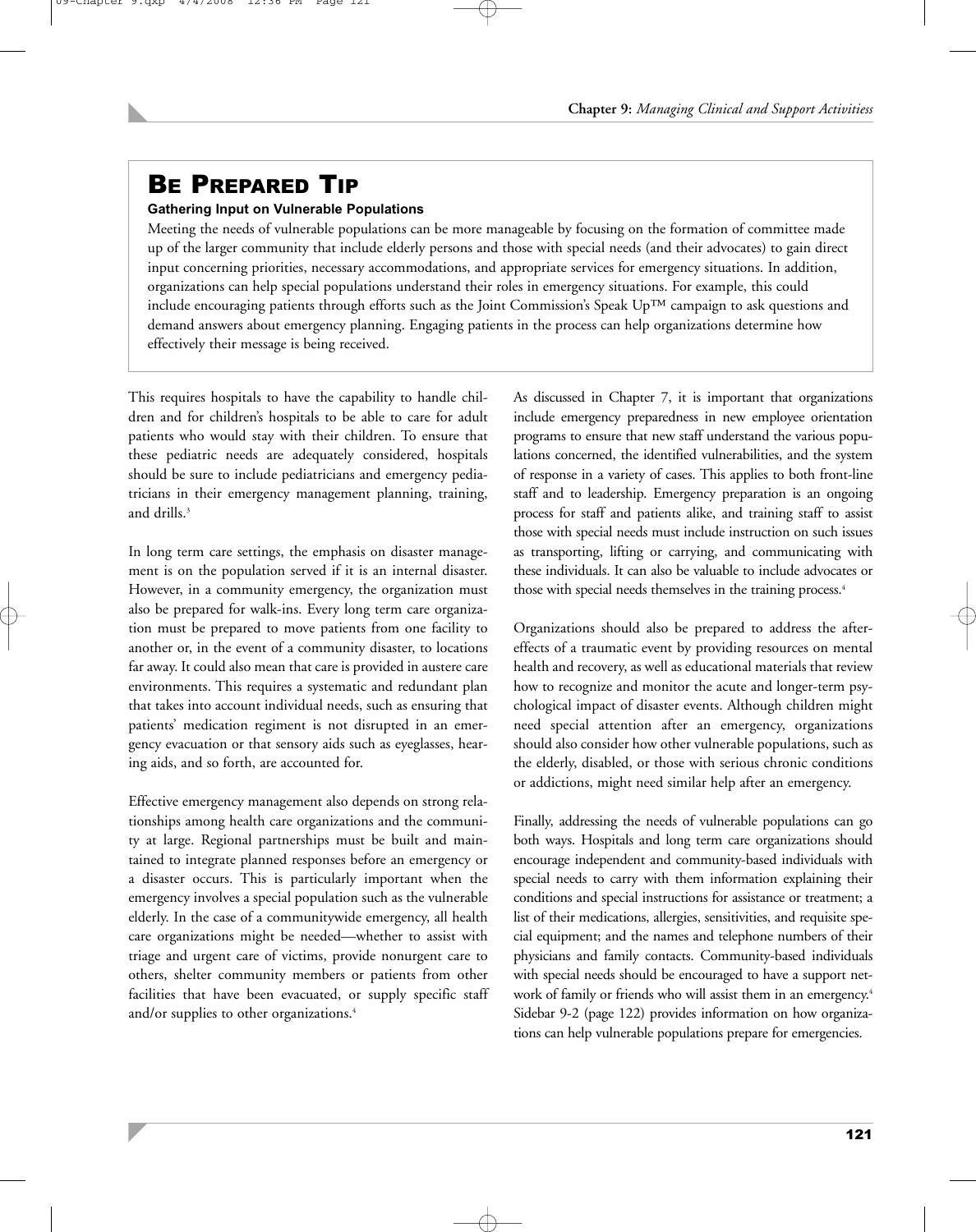#### **Sidebar 9-2. Strategies for Helping Vulnerable Populations Help Themselves**

Organizations can take a number of approaches to help vulnerable populations better weather an emergency. For example, in preparation for hurricane season, one Florida hospital used its case management program. The hospital worked with patients to make sure they registered with the American Red Cross or medical shelters in their neighborhoods, encouraged them to keep enough medications to care for themselves, and provided education about stocking up on supplies such as food, water, and batteries to sustain themselves during an emergency. Case managers would then contact their patients after the storms hit to determine if they had urgent medical needs.<sup>1</sup>

To help patients during emergencies, organizations might wish to consider providing the following materials to patients:

- A summary of their care plan, including diagnoses, allergies, medications, and past and current treatments (patients should be encouraged to carry the care plan summaries at all times)
- Copies of important documents, such as pathology reports for cancer patients
- The most recent diagnostic imaging reports

The information should be updated regularly, and patients should be encouraged to keep information in a handy, yet secure location in the event of an emergency.

#### **References**

1. Hospital helps chronically ill prepare for disaster. *Hosp Case Manag,* Aug. 1, 2007. http://0-find.galegroup.com.lrc.cod.edu:80/itx/ start.do?prodID=HRCA (accessed Sep. 18, 2007).

#### *Other Needs*

The clinical and support activities standard also calls for hospitals and long term care organizations to plan for the personal hygiene and sanitation needs of patients, as well as for the mental health service needs of patients. These issues are basic to providing adequate care during an emergency, but are now spelled out explicitly in the standards.

Personal hygiene and sanitation needs have become apparent during recent disasters, such as the lack of working toilets for patients and staff during Hurricane Katrina.<sup>5</sup> To address these concerns, organizations should identify all of the usual activities or items that are considered essential, such as hand washing, showering, or working toilets. Then contingency plans can be made (for example, by securing portable toilets or by the general use of bedpans with specific procedures for appropriate disposal of the waste).

In addition to physical health, organizations facing emergency conditions must also consider the mental health of patients. During the emergency, organizations should consider the immediate mental health needs of those in the hospital or long term care facility. This includes a needs assessment, psychological first aid, crisis intervention, behavioral health care consultation, referrals, and so forth. Organizations can prepare for these needs by engaging in disaster behavioral health care planning and networking, specialized training initiatives for key staff, and community collaboration. During the transition to recovery from the emergency, organizations should plan for supportive counseling needs, screenings and referrals, support groups, and public education.

#### *Mortuary Services*

The standard related to managing clinical and support activities also now calls for organizations to plan for mortuary services. This reflects the fact that an emergency might produce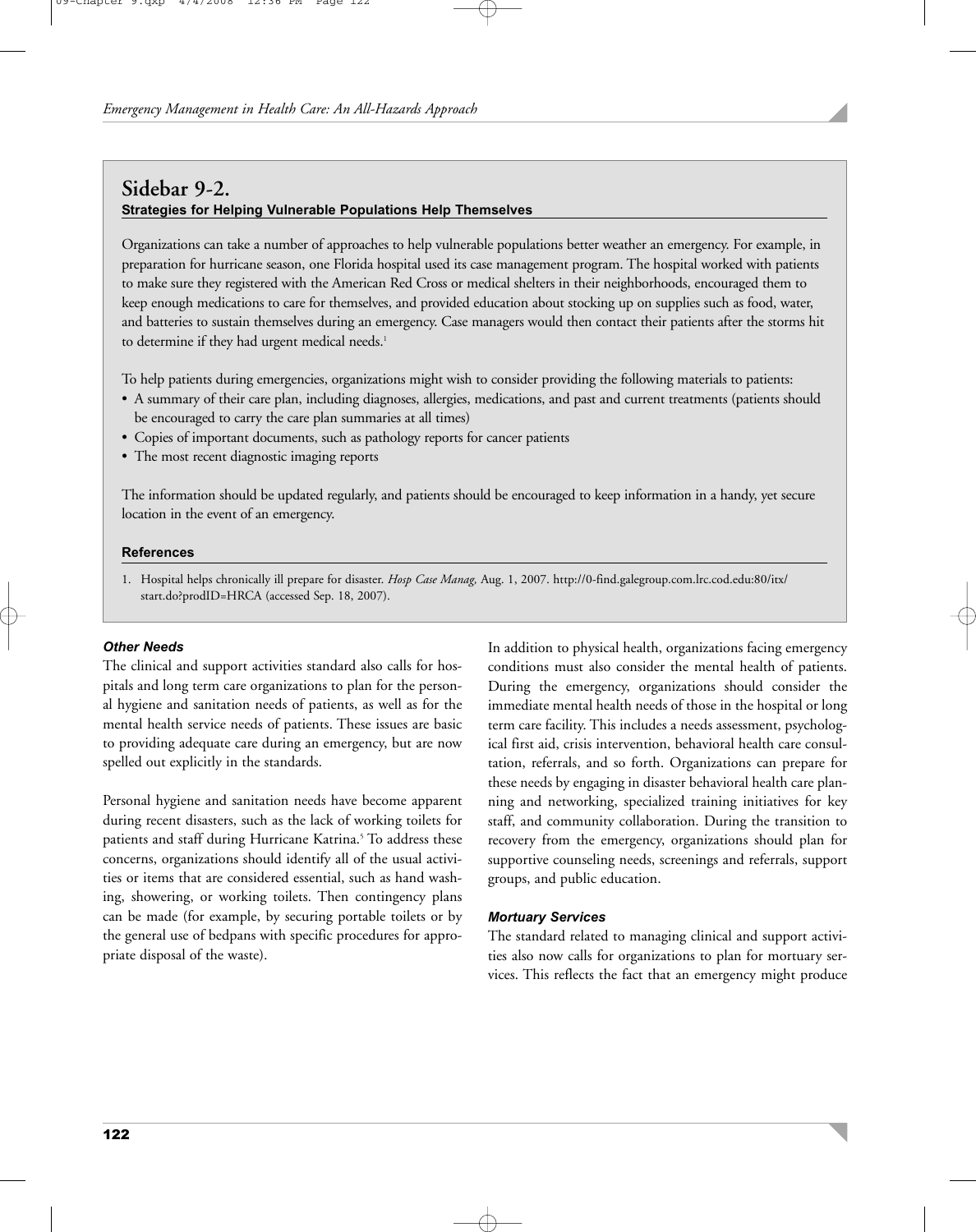#### **Keep a Mortuary List**

Organizations should maintain a current list of mortuaries, morgues, and other facilities that handle the dead, as well as emergency morgues.

unusual numbers of dead patients. Organizations can address this issue by collaborating with local and state coroner's offices, as well as with private mortuaries and EMS, to determine capacity and emergency plans. Community emergency preparedness typically includes plans for mortuary services, including aspects such as transportation, facilities, victim identification, necessary supplies, sanitation, disposal of remains, and other related services. Organizations should know and understand these plans, as well as make appropriate contingency plans if the community is unable to support health care organizations during an emergency. Other issues to consider related to mortuary services include supplies such as body bags, tags, and additional staff who might be necessary to process or transport fatalities.<sup>6</sup>

#### *Documenting and Tracking Clinical Information*

Accurate information about a patient's clinical care is the final aspect of this standard. Documenting and tracking clinical information can be particularly challenging during an emergency when, for example, there might be an influx of patients who are rapidly being triaged. Limited resources, disruptions to utilities or communication, and a host of other issues that arise during an emergency add to the complexity. Organizations could address these issues in a number of ways, such as using triage tags to identify the patient, patient condition, assessment, medications, and so forth. Documenting and tracking might also be accomplished by using a paper medical record, or a special abbreviated form of the record that has

## BE PREPARED TIP **Coordinating with the Media**

The media can play a role in efforts related to clinical and support activities. For example, keeping the media abreast of an organization's care capabilities during an emergency helps to inform the public about where to seek treatment that will meet their needs. For example, the media can help get the word out about where victims with nonurgent medical needs can receive care. Organizations can also work with the media to get information out to patients who have special needs, such as those with chronic conditions.

been created for emergency situations. Organizations that use wireless handheld devices such as personal digital assistants might also wish to use these (if wireless communication is possible) because of their portability, ease of use, and informationsharing capabilities. Whatever the emergency, documenting and tracking a patient's clinical information is crucial to providing safe care.

When approaching this issue, organizations can consider the following questions<sup>7</sup>:

- Does the organization have a method, along with the paper forms and other supplies, for recording medical information when patient volume or other conditions do not permit the use of computerized systems?
- Are tracking forms and other tools readily available in the ED that permit manual tracking of patients?
- Are tracking forms and other tools readily available in the incident command center that permit manual tracking of patients?
- Does the organization have a plan to record information that was gathered under emergency circumstances into computer systems when conditions permit?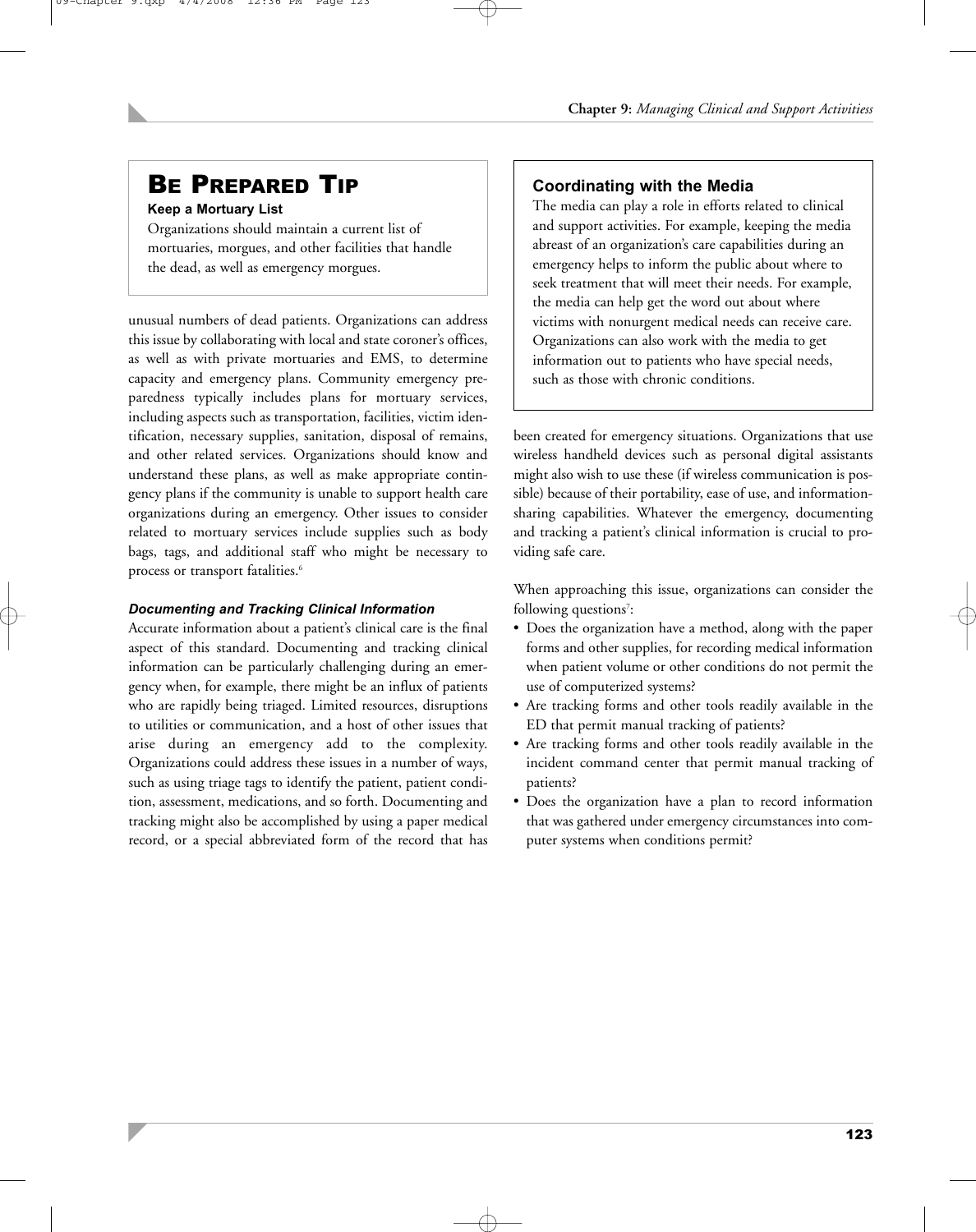## **CASE EXAMPLE: CARING FOR RESIDENTS DURING A CATASTROPHE**

Residents of long term care facilities are among the frailest of the frail and the sickest of the sick. In many cases, the long term care facility is their home, and if it must be evacuated in an emergency, most of the res nowhere else to go. In other words, long term care residents are completely dependent on the organization to maintain them in a site where they can be cared for.

Hurricanes and floods in the Gulf Coast and the possibility of pandemic influenza highlight the need for emergency planning in all health care organizations, especially those that focus on long term care. The vulnerability of residents is just one of several ways in which long term care organizations are different from hospitals and other health care organizations during an emergency.

Federal and state regulators require every long term care organization to prepare for emergencies. The Joint Commission's emergency management standards also require organizations to develop detailed plans that take into account different emergencies and contingencies, and organizations must review and revise these plans regularly.

#### *Staffing*

In addition to the vulnerability and dependence of their residents, another area in which long term care organizations differ from hospitals in their emergency planning efforts is staffing. According to Janice Zalen, senior director, Special Programs, American Health Care Association (AHCA), the turnover in leadership and staff at long term care organizations is often higher than at other kinds of organizations, with fewer physicians and nurses and many more certified nursing assistants (CNAs). "That can mean a different level of skill and less training for staff," says Zalen. In some cases, that could translate into personnel who might be less prepared to deal with the clinical and environmental challenges of emergency management.

One problem that emerged during the 2005 hurricanes in the Gulf Coast region is that long term care personnel were blocked in their attempts to get to work. Like almost everyone else in that region, they were sidelined by a shortage of gasoline when generators were flooded and there was no power to pump fuel out of underground storage tanks at gas stations. "Hospital personnel could use their [identification] badges to get what little fuel there was," Zalen recalls, "but not our nursing assistants." AHCA recommended that nursing facilities give CNAs a letter to show to gas stations, but some CNAs were still turned away because many of those facility names sound more like gated communities or resorts than nursing homes.

#### *Evacuation and Special Clinical Needs*

The process of evacuation when the long term care facility can no longer support adequate care, treatment, and services can be even more challenging than evacuating a hospital. Because of the time and work associated with moving residents of a nursing home, facilities need to start evacuations sooner rather than later, says Zalen. "Many residents have special needs, such as receiving dialysis or being on ventilators. And it can take a long time to get them onto buses and ambulances," she says. But if the facility evacuates its residents and the emergency *doesn't* strike, the federal government won't reimburse the facility for the cost of evacuation. This could cost the facility's management as much as \$150,000.

Zalen cites a case in which a nursing home in the Florida Keys was right in the projected path of a storm. Residents were evacuated north to Orlando. At the last minute, the hurricane turned aside without striking the Keys, but a tornado did strike Orlando.

*(continued)*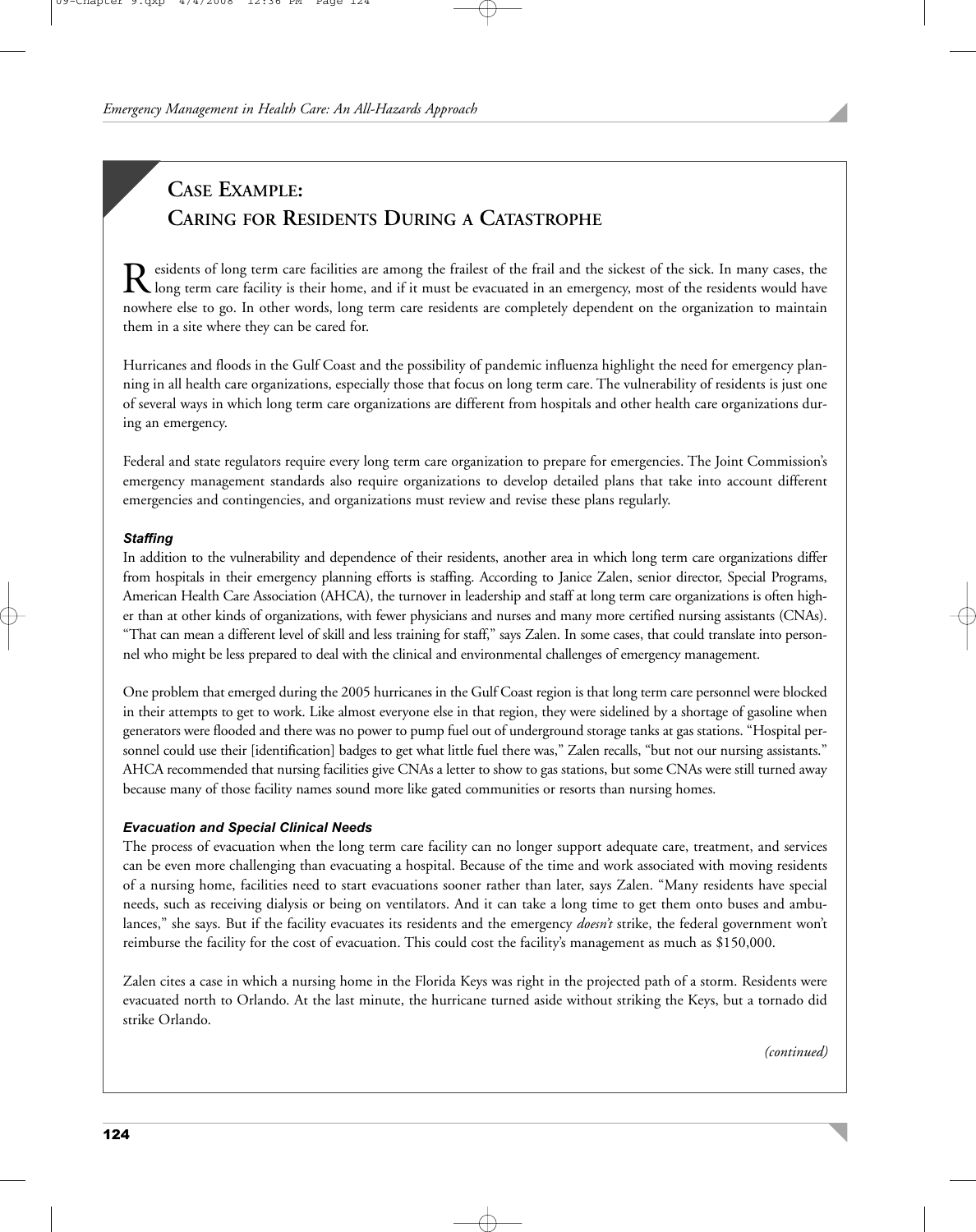#### **Case Example: Caring for Residents During a Catastrophe,** *continued*

#### *Dementia*

Arguably the chief factor that differentiates residents of long term care organizations from hospital patients is the prevalence of dementia among residents. It is estimated that approximately half of all nursing home residents have Alzheimer's disease or a related disorder.1 Due to their loss of cognitive ability, residents with dementia will require extra help and consideration when an emergency plan is implemented.

Nursing home residents might not be able to adequately feed or hydrate themselves and will also need special assistance with toileting or other hygiene needs during an emergency and its aftermath. Residents with dementia might not be able to follow or remember instructions about hand washing, wearing a protective face mask, not putting things in their mouths, staying in a particular area, or other matters that involve individual follow-through and accountability.

Residents with dementia could become disoriented and pose a danger to themselves or others if they are not in their usual secure environment. They are susceptible to agitation, frustration, and even catastrophic reactions during a crisis situation, and they have a reduced ability to tolerate changes in their environment.

Another hazard among residents with dementia is wandering, which means aimless or purposeful activity that causes a social problem—getting lost, leaving a safe environment, or intruding in inappropriate places. The risk for wandering increases when residents become upset or agitated or when they face stressful situations.

Residents who have dementia are particularly susceptible to a catastrophic reaction, which can occur when a situation overloads the mental ability of the person with dementia to act rationally. The person then has an exaggerated response to the situation and can strike out, scream, make unreasonable accusations, or become highly agitated or emotional. In the changes and chaos of an emergency or an evacuation, residents are more likely to undergo a catastrophic reaction to a new situation or a changed environment.

These manifestations of dementia become even more difficult for overburdened staff members to cope with during an emergency.

#### *Updating the Plan*

Although long term care organizations must test emergency operations plans twice a year, some organizations learn new information through unfortunate real-life experiences. Kaleida Health in Buffalo, New York, has four long term care facilities. A fire in a service area at one of the facilities in 2005 was caught early, before it could threaten any of the 160 residents. The focus was on the residents, but the organization learned about staff safety in the process.

After firefighters left, staff members worked to quickly get things back to normal for residents. Because the staff members worked on the cleanup process without respiratory protection, many staff inhaled soot and later began experiencing problems with their breathing. The organization began reviewing its emergency plan so that it could add provisions that require staff protection in case of a fire or other emergency.

#### **Reference**

1. Alzheimer's Association: *2008 Alzheimer's Disease Facts and Figures.* 2008. http://www.alz.org/national/documents/ report\_alzfactsfigures2008.pdf (accessed Mar. 23, 2006).

**Source:** Reprinted from Joint Commission Resources: Emergency management in long term care. *Environment of Care News* 9:9, Sep. 2006.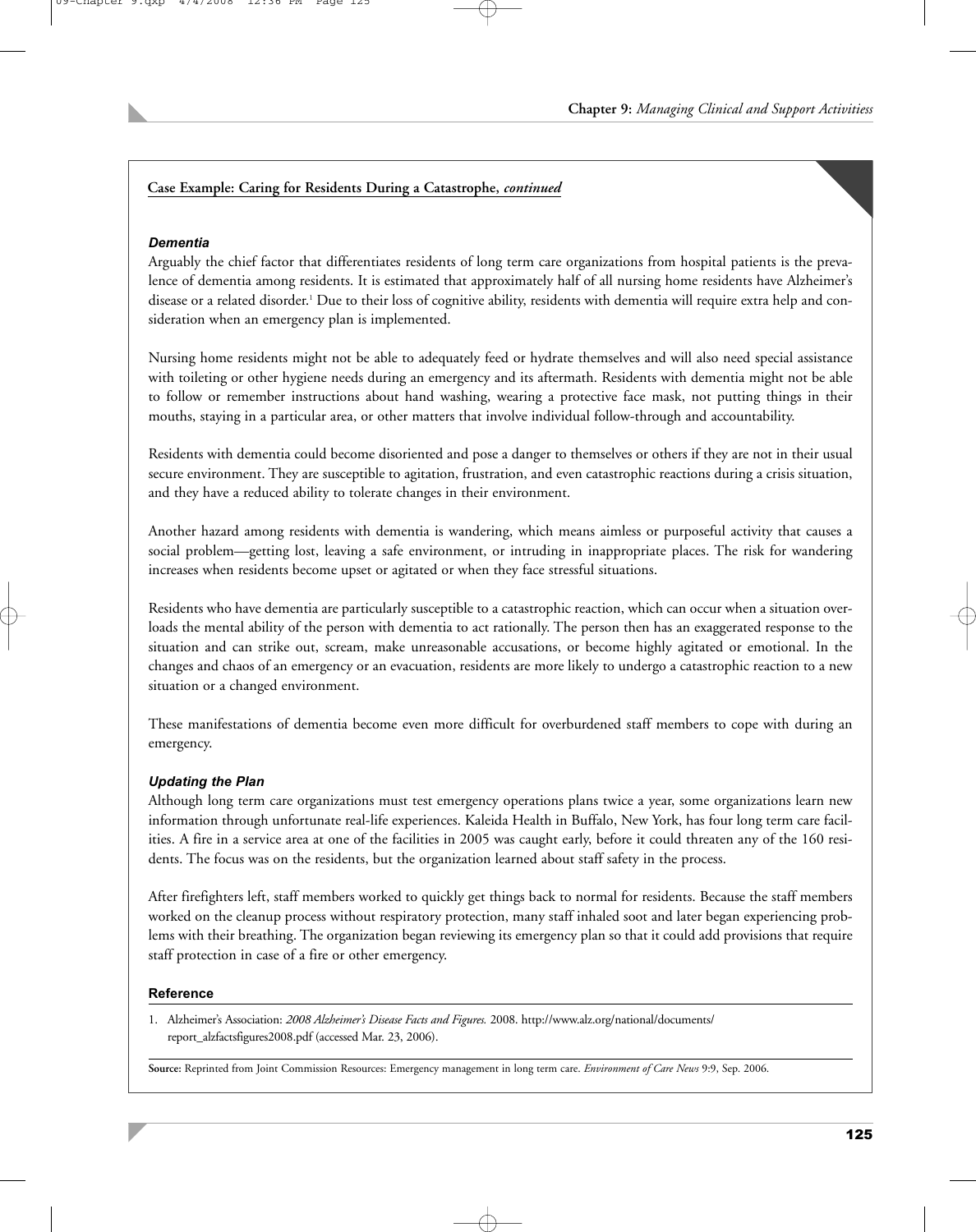## **CASE EXAMPLE: PREPARING FOR A PEDIATRIC MASS CASUALTY**

 $\Delta V$ hen Liberty Hospital in Liberty, Missouri, developed a disaster plan, staff made certain to incorporate steps for dealing with pediatric patients. On May 9, 2005, that plan was put to the test when a school bus lost control while going through an intersection and collided with two passenger vehicles. Minutes after the crash, Liberty got a call describing the events and telling staff to activate the disaster plan. At least 40 to 50 children were injured, and many of them would be brought to Liberty Hospital.

Staff leaped into action:

- The emergency department (ED) clinical director assumed the role of incident commander, and the assistant ED nurse manager became the treatment area's director.
- Two ED nurses were assigned to the two incoming patients that emergency medical services (EMS) had triaged as critical, and another ED nurse stayed at the ambulance entrance to give room assignments to EMS crews bringing in patients.
- The ED had just one pediatric crash cart, so the special procedures and pediatrics unit sent down their carts as well.
- Three critical care rooms with crash carts were set up, and a pharmacist was made available for each one.

In less than 10 minutes, the disaster plan was under way, and the hospital was ready to receive and treat a large volume of pediatric patients. Moments later, the first injured children began to arrive.

Because the children were on a school bus and not with their parents, hospital staff knew that a flood of family members could be expected to arrive soon after the patients. To help with the flow of people, staff placed identification bands on the wrists of those parents who had already been matched up with their children. In addition, the family waiting area was moved a short distance away from the ED, thus relieving some of the congestion in the main ED areas. Liberty also had enough nurses come to the ED from other areas of the hospital that it was able to assign at least one staff person to stay with each child throughout his or her treatment, which eased a lot of the anxiety of the patients and their families.

A total of 29 crash victims—27 children and 2 adults—were treated in the Liberty ED, and 21 of them arrived by ambulance within the first hour. Six of those patients were admitted, 1 went to the operating room, and 5 were transferred to a nearby children's hospital.

Other than a few minor glitches, the disaster plan was implemented as well as Liberty staff could have hoped, and the hospital was commended by the local EMS companies, other facilities, and the community for its successful efforts that day.

**Source:** Reprinted from Behney A., Breit M., Phillips C.: Pediatric mass casualty: Are you ready? *J Emerg Nurs* 32:341–245, Jun. 2006, with permission from the Emergency Nurses Association.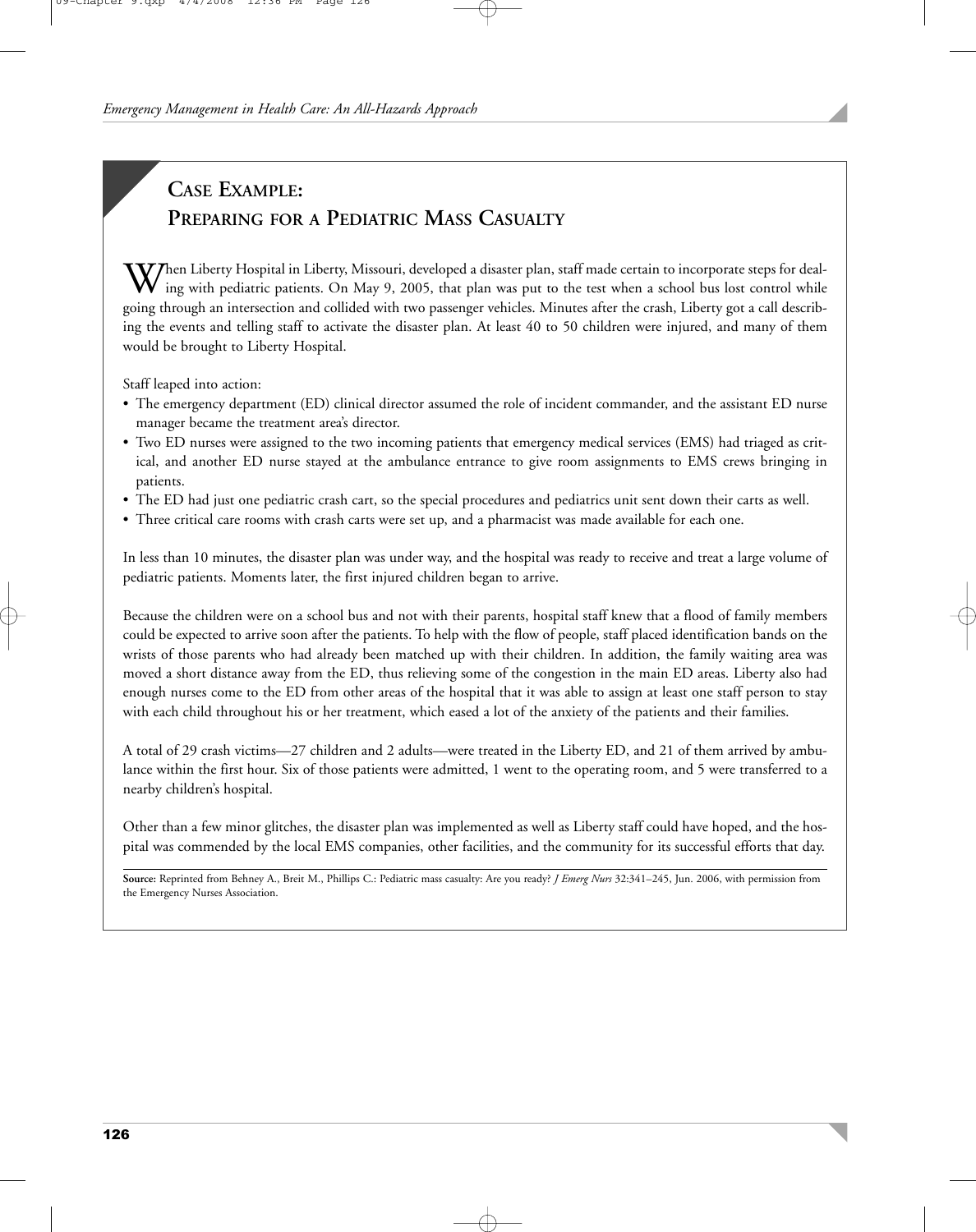## **CASE EXAMPLE: EMERGENCY PREPARATION FOR PEDIATRIC PATIENTS**

Children are at higher risk than adults in emergency situations. They have smaller blood and fluid reserves than adults,<br>Cand thus their conditions can deteriorate more rapidly. Their faster breathing patterns and thinner increased risk of harm due to exposure to biological or chemical agents. Their immature motor and cognitive skills can slow them in circumstances calling for quick action.

"Because early emergency medical services (EMS) systems were developed in the late 1960s and were based on techniques learned during past war efforts, they tended to focus on adults," says Mark Cichon, D.O., principal investigator, Emergency Medical Services for Children (EMSC), Loyola University Health System, Maywood, Illinois. "By the 1970s and early 1980s we began to recognize that medical professionals out in the field and even in hospitals were not fully equipped with the necessary tools and training to address the unique medical needs of children. Even though much has been accomplished to better address pediatric emergency care needs, there is still more that can be done."

The EMSC program is a national initiative dedicated to improving emergency care for pediatric patients. Designed to reduce child and youth disability and death due to severe illness and injury, it is the only federal program that focuses specifically on improving the quality of children's emergency care. All states, U.S. territories, and the District of Columbia have received federal funding to support EMSC programs. Because each state is different and might have different pediatric needs and priorities, each is encouraged to sketch out its own goals and objectives within a framework defined by the national EMSC program. That framework focuses on programming that improves existing EMS systems as well as develops and evaluates improved procedures and protocols for treating children. Currently, only state governments and accredited schools of medicine are eligible to receive EMSC grants.

The Web site of the national EMSC program, at http://www.ems-c.org, provides a list of each state's EMSC coordinator/contact. In Illinois, EMSC is a collaborative program between the Illinois Department of Public Health and Loyola University Health System. As manager of the Illinois EMSC program, Evelyn Lyons coordinates a collective effort that since 1994 has worked to ensure that health care providers and health care facilities in Illinois are prepared to meet the emergency care needs of children. Beginning in 1998, the Illinois Department of Public Health began formally recognizing Illinois hospitals for their emergency department (ED) pediatric preparedness through the EMSC Pediatric Facility Recognition process. "This is a voluntary process in which hospitals strive to meet specific criteria ensuring that they have appropriately trained personnel and the proper resources and capabilities to effectively treat a critically ill or injured child," says Lyons.

Supported by a committee made up of representatives from other key state agencies and professional organizations, the Illinois EMSC has established three levels of participation, based on varying levels of criteria. All Illinois hospitals are encouraged to gain recognition as one of the following:

- Standby Emergency Department Approved for Pediatrics (SEDAP)—This level is typically associated with a smaller hospital that has policies, training, and other resources in place to initially manage and stabilize a child. In addition, this level requires the ability to refer patients to more thoroughly equipped pediatric facilities, when appropriate.
- Emergency Department Approved for Pediatrics (EDAP)—A comprehensive facility including 24-hour physician coverage that might admit pediatric patients but might not have pediatric intensive care and other pediatric inpatient services needed in certain circumstances.
- Pediatric Critical Care Center (PCCC)—A facility with a more comprehensive range of pediatric services that goes beyond the ED and includes a pediatric intensive care unit and other pediatric specialty services.

*(continued)*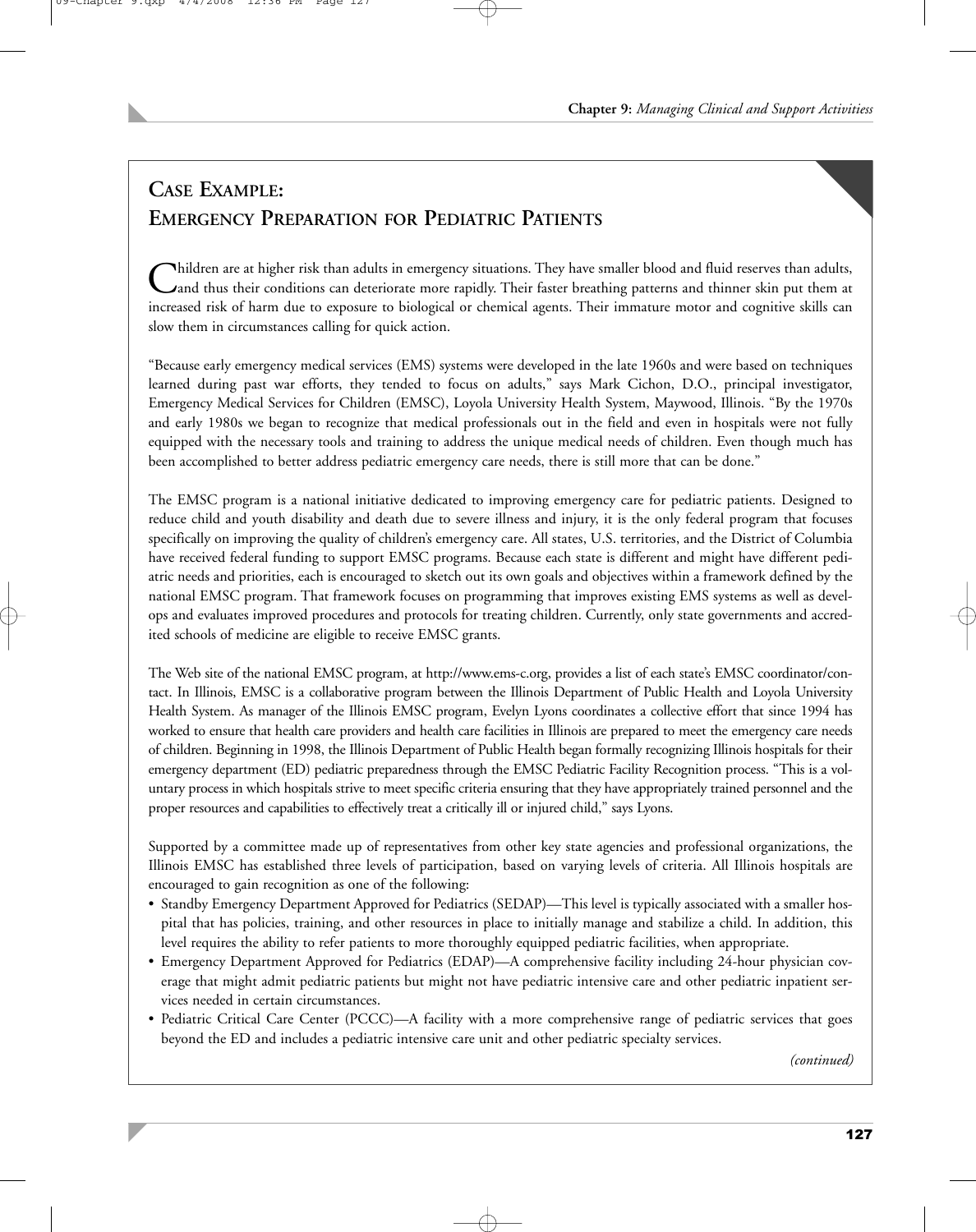#### **Case Example: Emergency Preparation for Pediatric Patients,** *continued*

EMSC Pediatric Facility Recognition is an initial step in preparing for pediatric disaster and terrorist events. Through consultations, site visits, and resource sharing, the EMSC program assists Illinois health care organizations in achieving these levels of recognition.

Complementing Joint Commission standards on emergency management, the Illinois EMSC has also developed a guideline for hospitals to assist in identifying key pediatric considerations to integrate into their overall disaster plans. Although this is a comprehensive undertaking, there are some tips health care organizations should consider as they approach the steps of this important process.

- **Prepare for unexpected patients.** For health care organizations preparing for the possibility of an emergency intake, the current awareness of terrorist activity should raise new questions about readiness to deal with a heavy volume of admissions. This includes conducting population-specific assessments, according to Lyons. "Conduct an internal assessment of how 'pediatric prepared' your facility is. In a mass-casualty incident, it is likely that the resources to assist children will be scarce. Staff inexperience with pediatric critical injury and illness will result in an inadequate surge capacity," she says. "Organizations must predetermine whether they have an adequate number of staff who are trained in pediatric emergency care. In addition, this assessment must include an evaluation of on-site pediatric-specific equipment, as well as assure that there are mechanisms in place to quickly secure additional pediatric supplies." In responding to an actual incident, health care facilities should find out as quickly as possible the potential number of pediatric victims they can expect in order to begin preparations to manage the care of children. As facilities work to develop strategies to increase their surge capacity, they need to ensure that these strategies are consistent with their EMS regional disaster plan.
- **Assess your community's risk.** A health care organization should assess specific threats unique to the physical structure, the campus, and the geographic environment of its facility through a hazard vulnerability analysis (HVA), as required by the standard discussed in Chapter 2. In performing an HVA, a health care organization can identify areas where children regularly convene—such as schools, parks, and summer camps—and determine what types of hazards have a high, medium, or low probability of occurring.
- **Conduct and evaluate pediatric drills.** The EMSC program stresses the importance of including a sufficient proportion of pediatric victims and child-related scenarios in all plans to test the emergency operations plan (as also required by Joint Commission standards) and tabletop exercises, as well as conducting drills that exclusively involve pediatric victims, to test the capacity of an organization's system to handle pediatric patients. "Ongoing evaluation of your pediatric emergency care capabilities is key," says Lyons. "In the EMSC Pediatric Facility Recognition process, organizations at all levels of participation are required to have a continuous quality improvement (CQI) liaison, a staff member whose job it is to ensure the pediatric quality improvement process. [He or she] evaluates pediatric care within their emergency department and also works with other hospital CQI liaisons within their EMS region to address pediatric issues more broadly throughout their region."
- **Reach out to other agencies.** A vital aspect of emergency preparation involves nurturing relationships with local law enforcement agencies, fire departments, children's hospitals, public health services, and others. Organizations should be aware of and collaborate with local, state, and regional emergency response teams.
- **Prepare staff to be specially equipped.** "EMS is still a relatively young field, and the integration of a pediatrics focus is still evolving, so ongoing staff training and education is essential to an organization's emergency preparation efforts," says Lyons.

**Source:** Adapted from Joint Commission Resources: Emergency preparation for special populations, part 1: Pediatrics. *Environment of Care News* 8:12, Dec. 2005.